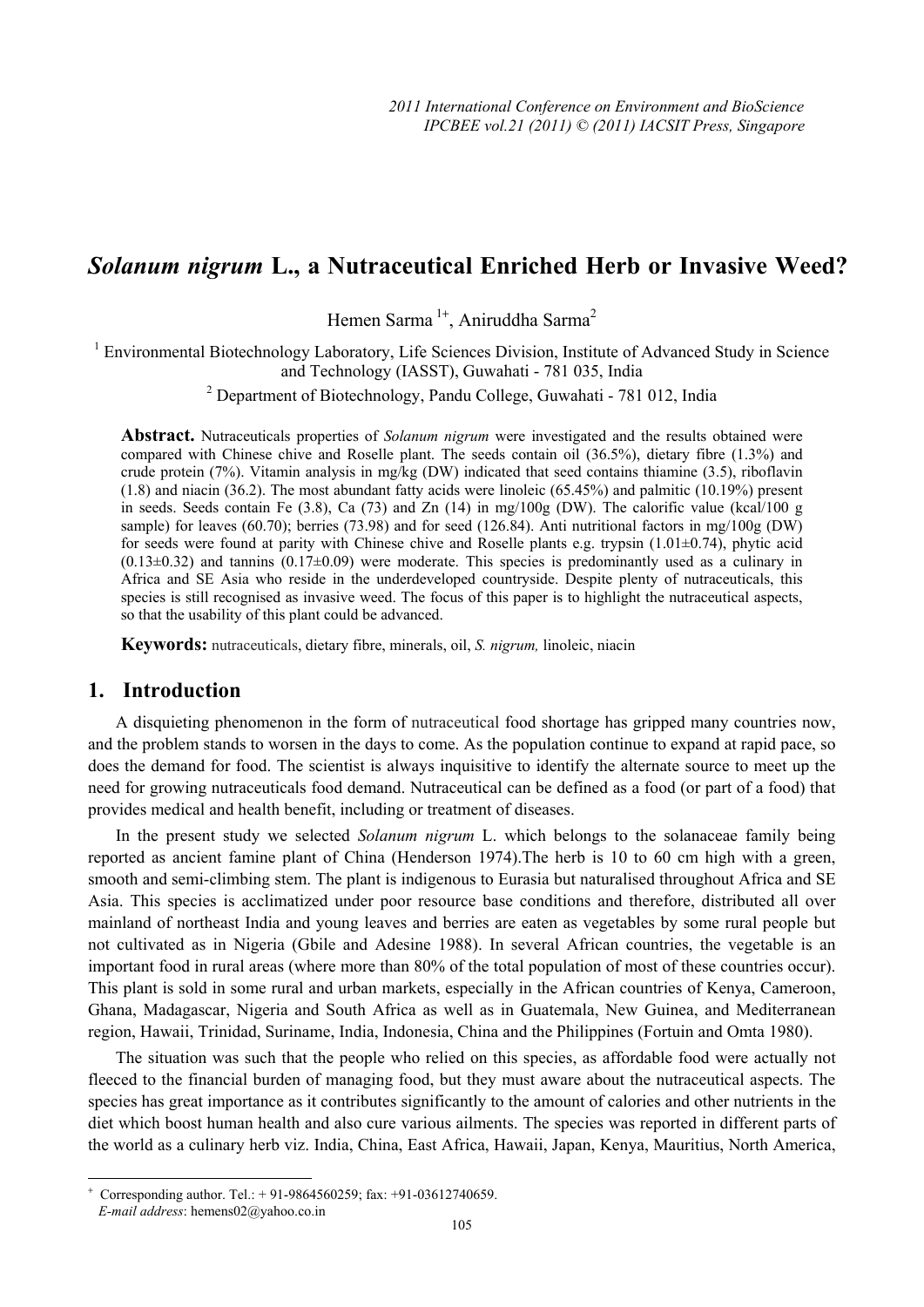Pakistan, South America and Zimbabwe. Many researches had highlighted that the plant possessed numerous medicinal values. However, the information of nutritional aspect had received scant attentions, because the species is medicinal rather than food.

The objective of the present study is to systematically characterise the different edible parts and detail estimation of the quantitative nutritional value so that the usability of this plant could be advanced. Besides it also aims to ascertain the nutraceuticals with a hope that pharmaceutical and biotechnological companies will hold this with great commitments.

# **2. Materials**

### **2.1. Plant materials**

The leaves and mature berries were obtained from the author's home garden (26º30'27.3''N and 91º11'041''E). The species was sampled and separated into edible leaves and berries. The leaves and mature berries were freshly analyzed and before chemical analysis, the seed was milled into fine powder. A part of the sample was freeze-dried and sieved in mesh and kept in a container. All the determinations were prepared in duplicates.

### **2.2. Chemicals**

HPLC grade methanol, benzene, 2, 2-dimethoxypropane, n-hexane and n-heptanes were obtained from Sigma (St. Louis, Missouri, USA). The vitamin standards were purchased from Sigma (St. Louis, Missouri, USA). The other chemicals were of analytical grade.

# **3. Methods**

#### **3.1. Analytical Determination of crude protein, moisture, ash, oil, and dietary fibre**

The levels of crude protein, moisture, ash, and oil were determined according to the recommended methods of the Association of Official Analytical Chemists (AOAC 1984). Nitrogen content was determined by using the Kjeldahl method (Kjeldahl 1883) and multiplied by a factor 6.25 to determine the crude protein content. Ash was determined by the incineration of 1.0 g samples placed in a muffle furnace, maintained at 500 °C for 5 h. Crude fat was determined in triplicate using a Soxhlet system (Egan et al. 1981). Dietary fibre content was analyzed by the AOAC enzymatic–gravimetric method using protease, heat-stable Ramylase, and amyloglucosidase to remove protein and starch. Total carbohydrate was obtained by Anthron Method. The energy content was determined by multiplying the percentages of crude protein, crude fat and total carbohydrate using the factors of 4, 9 and 4, respectively (Osborne and Voogt 1978).

### **3.2. Determination of minerals**

Open-vessel digestion procedure was used for preparation of plant digest for mineral composition analysis. Plant extracts were analyzed for trace elements, viz., Zn, Ca, K, Mn, Fe, and Cu using a Perkin Elmer 3110. The concentrations of different elements in these samples were determined by the corresponding standard calibration curves obtained by using standard AR grade solutions.

### **3.3. Determination of vitamins**

The berries (03g) were mixed with 5 ml n-hexane and 20 ml High-purity Milli-Q water. The mixture was homogenized using centrifuged at 3500 rpm for 30 min. The aqueous phase was filtered through a Whatman 42 filter paper and 15µl of supernatant was injected into the HPLC system equipped with a UV–Vis detector, which was set to 254 nm in absorbance mode. The vitamin standards were prepared in mobile phase. Peaks were verified and calculated in relation to the standard vitamin peak.

#### **3.4. Determination of fatty acids**

Fatty acids were determined by gas-liquid chromatography (Varion model 3700) of the methyl esters. A reaction mixture consisting of methanol, benzene, 2, 2-dimethoxypropane (37:20:5:2) and n-heptanes, as outlined previously (Erbas et al., 2005; Garces and Mancha, 1993) were prepared and used. The seeds (250 mg) were weighed and added 3: 2 ml of reaction mixture and n-heptane. The tube was filled with  $CO<sub>2</sub>$  gas and covered with a lid. The tube was placed in a water bath at 80°C for 2 h. Then, the tube was allowed to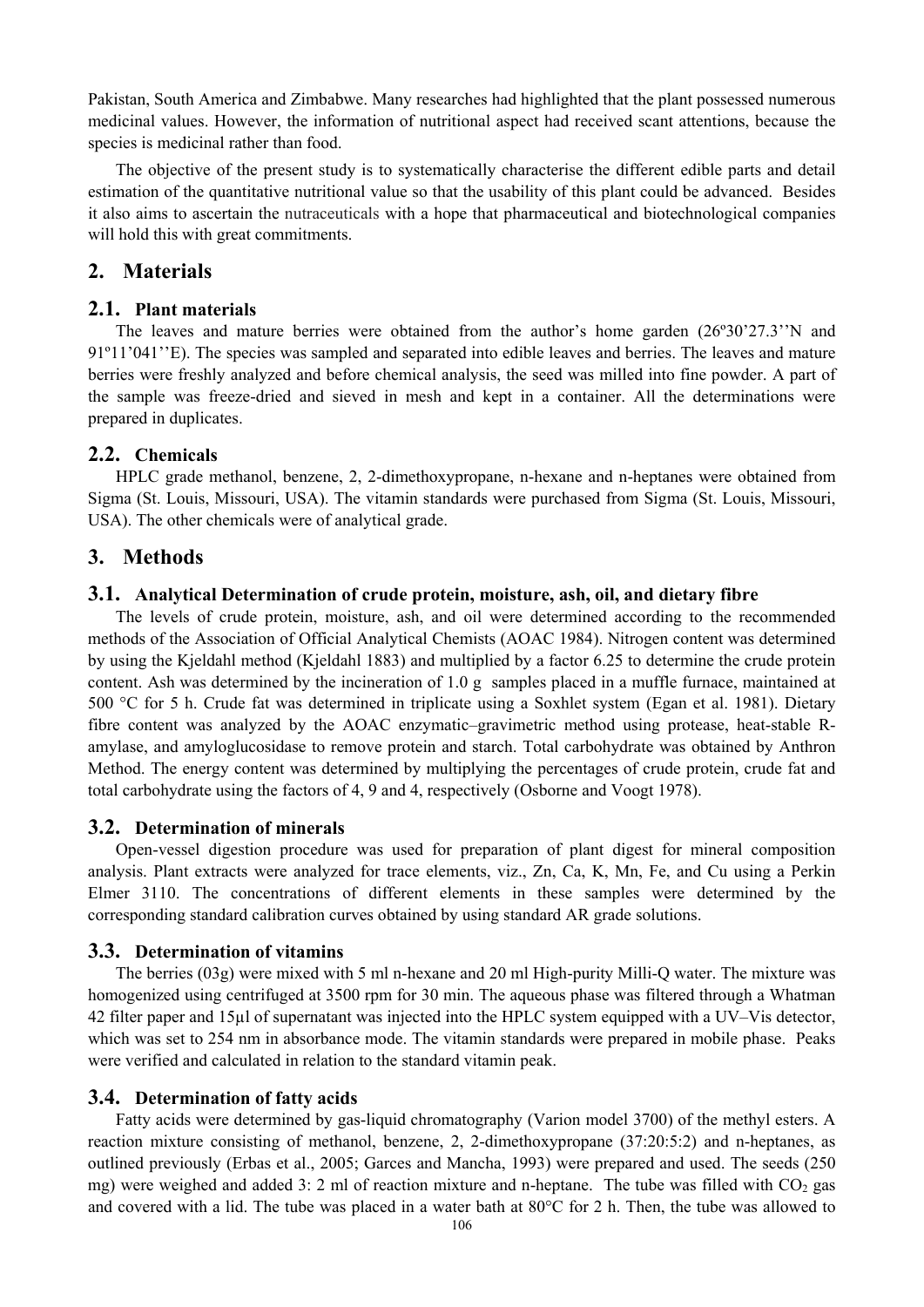reach room temperature until two phases formed. The upper phase (n-heptane), containing methyl esters of fatty acids, was injected into a gas chromatography. The percent fatty acid composition was calculated from the ratio of individual peak area to total definable peak area.

## **3.5. Determination of Antinutritional factors**

Phytic acid was determined according to the method of Wheeler and Ferrel (1971). Trypsin inhibitor activity determination was done by the method outlined by Liu and Markakis (1989). Total tannins were determined calorimetrically, as described by AOAC (1990).

# **4. Results and discussion**

The leaves, seeds and mature berries were analysed for their nutritive value (Table 1). The calorific value (kcal/100 g sample) for leaves (60.70), berries (73.98) and for seed (126.84). The fresh berries had a high amount of dietary fibre (1.5%) in comparison to leaves (1.2%) and seeds (1.3%). Dietary fibre, currently redesignated as non starch polysaccharides, refers to the indigestible residue of plant foods which includes large spectrum of molecules viz; cellulose, non-starch polysaccharides and lignin. The seed was richer in crude fat (8.56%), protein (7%) and carbohydrate (5.45%). These values were found to be comparable with or higher than those of commonly used vegetables such as Chinese chive and Roselle plant.

Table: 1 Chemical composition of the *Solanum nigrum* leaves, berries and seed

| Components                          |                 | $\mathrm{aValue}$ (%) |                 |  |
|-------------------------------------|-----------------|-----------------------|-----------------|--|
|                                     | Leaves          | <b>Berries</b>        | seed            |  |
| Moisture $(\% )$                    | $78 \pm 1.32$   | $60.30 \pm 0.28$      | $8.1 \pm 0.78$  |  |
| Dietary Fiber $(\% )$               | $1.2 \pm 0.11$  | $1.5 \pm 3.56$        | $1.3 \pm 0.09$  |  |
| Ash* $(\% )$                        | $7.8 \pm 0.23$  | $5.3 \pm 0.59$        | $3.6 \pm 0.12$  |  |
| Crude fat $(\% )$                   | $2.59 \pm 0.57$ | $3.50\pm0.17$         | $8.56 \pm 0.64$ |  |
| Crude protein                       | $5.2 \pm 0.14$  | $5.5 \pm 0.06$        | $7 + 1.12$      |  |
| Total carbohydrate                  | $4.36 \pm 1.06$ | $5.12 \pm 0.04$       | $5.45 \pm 0.86$ |  |
| Calorific value (kcal/100 g sample) | 60.75           | 73.98                 | 126.84          |  |
|                                     |                 |                       | * Dried Sample  |  |

Values are means  $\pm$  standard deviations of triplicate determinations.

The seed oil content (36.5%) is similar to *Canarium schwenfurthii* (36.1%) and richer to Cotton (16-28%) (Kapseu 1997) and Chinese chive (15.8%) (Hu et al. 2006). The most abundant unsaturated fatty acid was linoleic (65.45%) is comparable with Chinese chive seed (Table 2). The seed oil linoleic (65.45%) and palmitic (10.19%) acids were the most abundant unsaturated and saturated fatty acids respectively. The high content of oil in seed (36.5 %), with a high proportion of unsaturated fatty acids, is desirable attribute for human nutrition. The oil contains many essential fatty acids, and therefore, has potential nutritional value and therefore this can be used as nutraceuticals. The presence of unsaturated fatty acids, namely, linoleic and oleic reflects considerable nutritional value.

Table: 2 Characteristics of *Solanum nigrum* seed oil and fatty acid compositions

| Parameter                     | $\mathrm{a}$ Value $\mathrm{(\%)}$                                    |       |  |
|-------------------------------|-----------------------------------------------------------------------|-------|--|
|                               | Chinese chive seed <sup>b</sup><br>Solanum nigrum                     |       |  |
| Oil Content                   | $36.5 \pm 0.11$                                                       | 15.8  |  |
| Iodine value $(g/100 g)$      | $102.6 \pm 0.08$                                                      | 136.3 |  |
| Peroxide value (mEq/kg)       | $7.8 \pm 0.61$                                                        | 17.8  |  |
| Saponification value (mg KOH) | $160 \pm 2.61$                                                        | 176   |  |
| Palmitic*                     | $10.19 \pm 0.34$                                                      |       |  |
| Linoleic**                    | $65.45 \pm 0.25$                                                      | 69.1  |  |
| Linolenic**                   | $0.85 \pm 0.12$                                                       | ***   |  |
| $Oleic**$                     | $16\pm0.31$                                                           | 20.4  |  |
| Stearic*                      | $4.8 \pm 0.27$                                                        | 1.2   |  |
| Palmitic*                     | $10.19 \pm 0.34$                                                      |       |  |
|                               | a Values are means + standard deviations of triplicate determinations |       |  |

a Values are means ± standard deviations of triplicate determinations.

b Hu et al. (2005)

\* saturated fatty acid

Thiamine (B1) and riboflavin (B2) are present in the seed (Table 3) but the concentration is lower than Chinese chive seed. However, the results revealed that Niacin (36.2 $\pm$ 0.25 mg/kg) is higher than Chinese chive seed and therefore seeds are beneficial and could be used as a good source of niacin.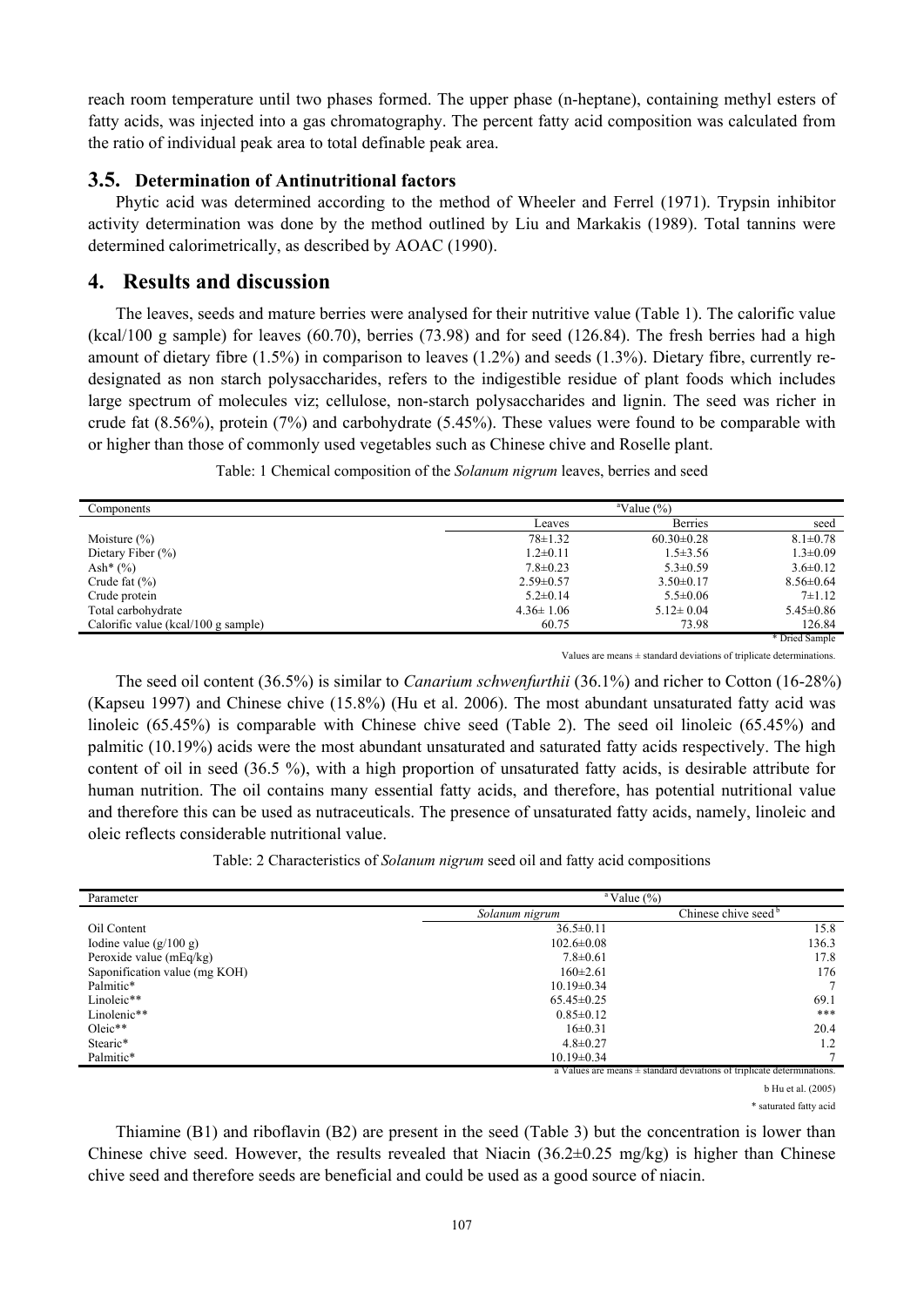| Table: 3 B vitamin contents of mature Solanum nigrum seed and Chinese chive seed |  |  |  |
|----------------------------------------------------------------------------------|--|--|--|
|                                                                                  |  |  |  |

| Vitamina <sup>a</sup> | <sup>b</sup> Value    |                                 |  |
|-----------------------|-----------------------|---------------------------------|--|
|                       | Black nightshade seed | Chinese chive seed <sup>c</sup> |  |
| Thiamine (B1)         | $3.5 \pm 0.12$        | 7.6                             |  |
| Riboflavin (B2)       | $1.8 \pm 0.34$        | 3.0                             |  |
| Niacin                | $36.2 \pm 0.25$       | 32.6                            |  |

a Values are means  $\pm$  standard deviations of triplicate determinations

b Data is reported on a dry mater basis (mg/kg).

c Hu et al. (2005)

Elemental analysis (Table 4) in mg/100g (DW) indicated that the seeds contain Fe (3.8), Ca (73) and Zn (14). Metal as micronutrient is important for the normal functioning of vital organs and is present in many enzymes which activate them, thereby influence the biochemical processes that are required in our diet.

Anti nutritional factors in mg/100g (DW) for seeds found at parity with Chinese chive and Roselle plants e.g. trypsin (1.01 $\pm$ 0.74), phytic acid (0.13 $\pm$ 0.32) and tannins (0.17 $\pm$ 0.09) were moderate. Screening for ant nutritive components, such as trypsin, revealed little measurable activity in seed. The contents of tannins and phytic acid in S*. nigrum* were found to be lower than Chinese chive and Roselle plants. Considering the amount of available nutraceuticals, this plant could be valuable and important contributor to the human diet.

Table: 4 Mineral contents and Antinutritional factors of *Solanum nigrum* seed

| Mineral                  | Content <sup>a</sup>         |                                  |                                                                            |
|--------------------------|------------------------------|----------------------------------|----------------------------------------------------------------------------|
|                          | Solanum nigrum seed mg/100 g | Chinese chive seed $(mg/kg)^{b}$ | Roselle seed(mg/kg) $\degree$                                              |
| Na                       | $6.18 \pm 1.20$              | 245                              | 620                                                                        |
| Mg                       | $182.3 \pm 2.61$             | 228                              | 460                                                                        |
| K                        | $34.41 \pm 1.23$             | 7417                             | 1300                                                                       |
| Ca                       | $73 \pm 2.60$                | 1328                             | 390                                                                        |
| Fe                       | $3.8 \pm 2.14$               | 580                              | 9.10                                                                       |
| Cu                       | $10\pm 2.51$                 | 46.7                             | trace                                                                      |
| Zn                       | $14\pm2.01$                  | 80.8                             | 5.60                                                                       |
|                          | $(g/100 g$ dry weight)       |                                  |                                                                            |
| Trypsin (TUI/mg protein) | $1.01 \pm 0.74$              | 1.29                             | ***                                                                        |
| Phytic acid              | $0.13 \pm 0.32$              | 0.15                             | 1.10                                                                       |
| Tannins                  | $0.17 \pm 0.09$              | 0.11                             | 1.37                                                                       |
|                          |                              |                                  | a Values are means $\pm$ standard deviations of triplicate determinations. |

b Hu et al. (2006)

c Ei-Adawy and Ali (1994)

The species *S. nigrum* is still documented as invasive weed not only in India but also in other parts of the world with a reorganisation of low status vegetable associated with poverty. This attitude of the people invariably hamstrings development of alternative food source and sheer wastage of research findings contributed by many researchers but unfortunately we have perfected a system in which the research accountability holds no meaning. This is mainly because, many scientists are advocating that wide scale planting or introduction of invasive elements will be a mistake and there is a possibility to destroy the ecosystem. This is perhaps true, for the notorious weeds, but to the best of our knowledge this concept is totally unwarranted for such weeds which possess broad spectrum nutraceuticals.

A nutraceutical is a product isolated or purified from food that is generally sold in medicinal form not usually associated with food. The use of nutraceuticals as attempts to accomplish desirable therapeutic outcomes with reduced side effects, as compared with other therapeutic agents has met with great success. So we may conclude that the usability of *S. nigrum* could be advanced if this herb is used for the processing of nutraceuticals by way of giving proper resource management, the wealth of this weed can be capitalised for the benefit of human beings. Moreover, eco-friendly utilization of this species is also possible in those countries where this weed already exists. The pharmaceutical and biotechnological companies should hold this with great commitments and need to address it in the urgency it deserves.

## **5. Conclusions**